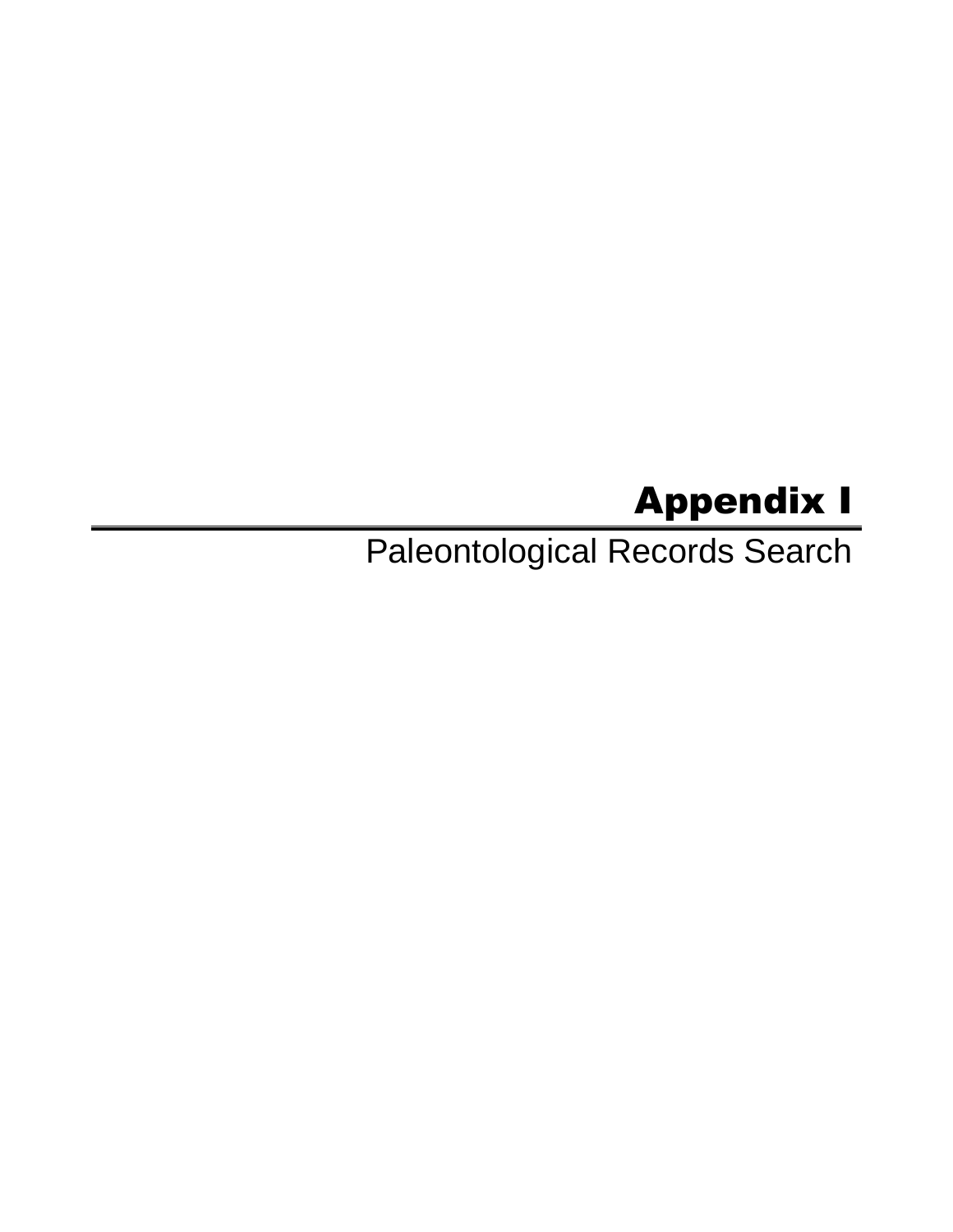Natural History Museum of Los Angeles County 900 Exposition Boulevard Los Angeles, CA 90007

tel 213.763.DINO www.nhm.org

Vertebrate Paleontology Section Telephone: (213) 763-3325

e-mail: smcleod@nhm.org

19 April 2017

Eyestone Environmental 6701 Center Drive West, Suite 900 Los Angeles, CA 90045

Attn: Stephanie Eyestone-Jones, President

re: Paleontological resources for the proposed 1360 North Vine Street Project, in the City of Los Angeles, Los Angeles County, project area

Dear Stephanie:

I have conducted a thorough check of our paleontology collection records for the locality and specimen data for the proposed 1360 North Vine Street Project, in the City of Los Angeles, Los Angeles County, project area as outlined on the portion of the Hollywood USGS topographic quadrangle map that Brad J. Napientek sent to me via e-mail on 5 April 2017. We do not have any vertebrate fossil localities that lie directly within the proposed project area boundaries, but we do have localities nearby from the same sedimentary deposits that occur subsurface in the proposed project area.

Surface deposits throughout the entire proposed project area consist of soil on top of older Quaternary Alluvium, derived as alluvial fan deposits from the Hollywood Hills immediately to the north. The uppermost layers of these deposits in this area typically do not contain significant fossil vertebrate remains. Northeast of the proposed project area east of the Hollywood Freeway (Highway 101), however, we have four vertebrate fossil localities, LACM 6297-6300, collected from these late Pleistocene deposits at depths between 47 and 80 feet below the surface along Hollywood Boulevard between the Hollywood Freeway (Highway 101) and Western Avenue during excavations for the Metrorail Red Line tunnels and stations. Fossil specimens of horse, *Equus*, bison, *Bison*, camel, *Camelops*, and mastodon, *Mammut americanum,* were recovered from these localities.